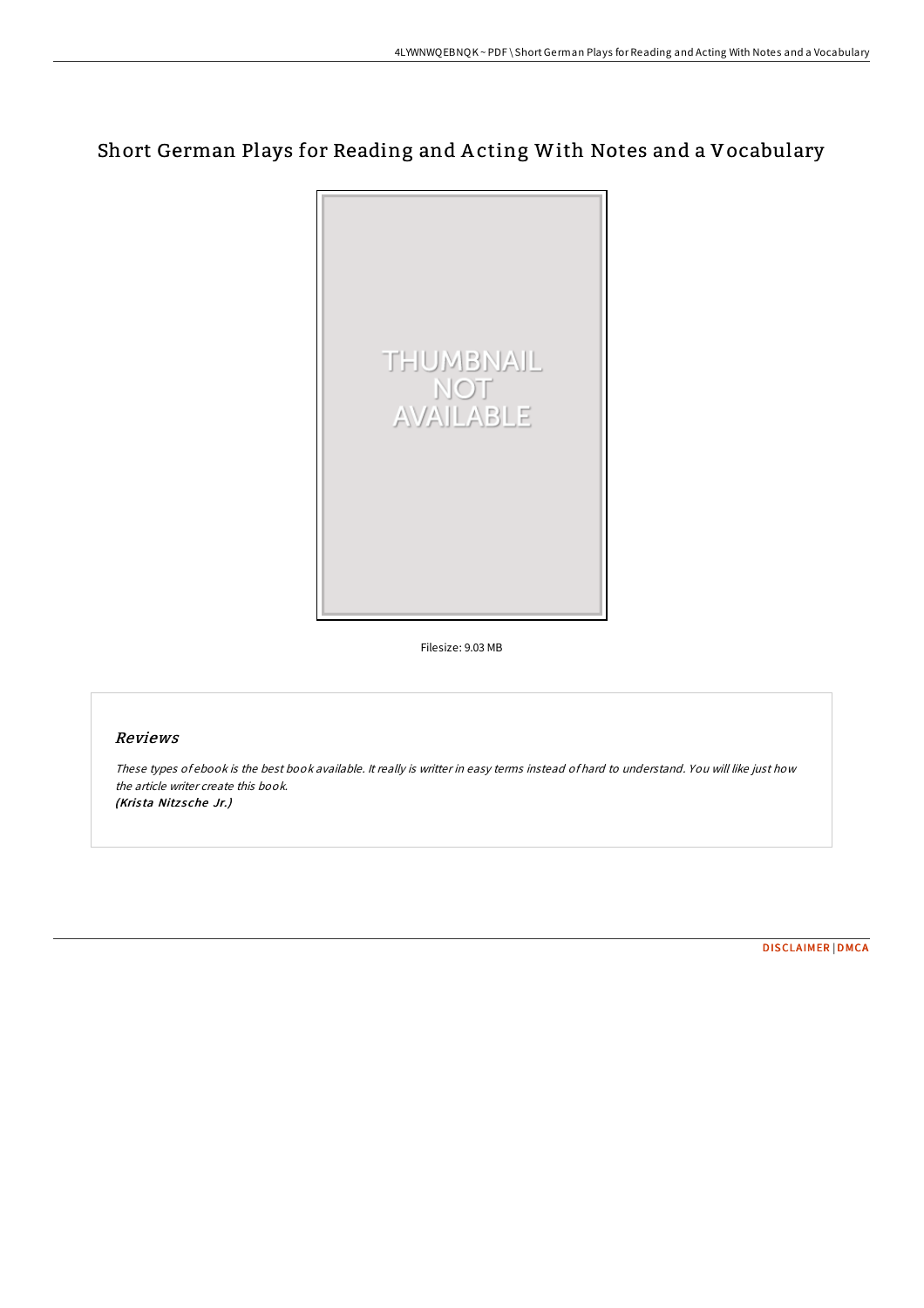## SHORT GERMAN PLAYS FOR READING AND ACTING WITH NOTES AND A VOCABULARY



RareBooksClub. Paperback. Book Condition: New. This item is printed on demand. Paperback. 146 pages. Original publisher: Washington, DC : U. S. Dept. of Commerce, National Telecommunications and Information Administration, 2006 OCLC Number: (OCoLC)613614669 Subject: Mobile communication systems -- Government policy -- Washington (D. C. ). Excerpt: . . . The majority of federal LMR systems in the 162-174 MHz band use analog voice systems with 25 kHz channel bandwidth. Approximately half of those systems, including most of the rural systems that serve national parks and forests as well as less-populated land use areas, use a simple repeater technology to extend the range of mobile and portable radios. There is essentially no use of simulcast networks or trunked radio systems in this frequency band. Most federal use of trunked systems occurs in the 380-400 MHz and 406-420 MHz bands, where channel plans simplify the design of trunked systems and shared base stations. Urban use includes large numbers of receive-only base stations operating as voting receivers to provide for effective use of lower power portable radios inside buildings. However, the SCAP model developed for this study did not consider any aspects of receivers or the base station receiver networks. In addition, the SCAP model makes no distinction between various mobile technologies, such as wideband or narrowband, digital or analog, voice-only or advanced digital services, trunked or non-trunked, encrypted or un-encrypted, etc. The SCAP was developed for this study using a Longley-Rice terrain-based propagation model to predict the coverage of each appropriate transmitter in the GMF database. This assumes that coverage was defined for this report as all locations having predicted field strength of at least ten microvolts meter, calculated at one-mile intervals. The coverage areas for each transmitter were combined into coverage areas for networks of transmitters, using different algorithms for different...

B Read Short German Plays for Reading and Acting With Notes and a Vo[cabulary](http://almighty24.tech/short-german-plays-for-reading-and-acting-with-n.html) Online A Download PDF Short German Plays for Reading and Acting With Notes and a Vo[cabulary](http://almighty24.tech/short-german-plays-for-reading-and-acting-with-n.html)